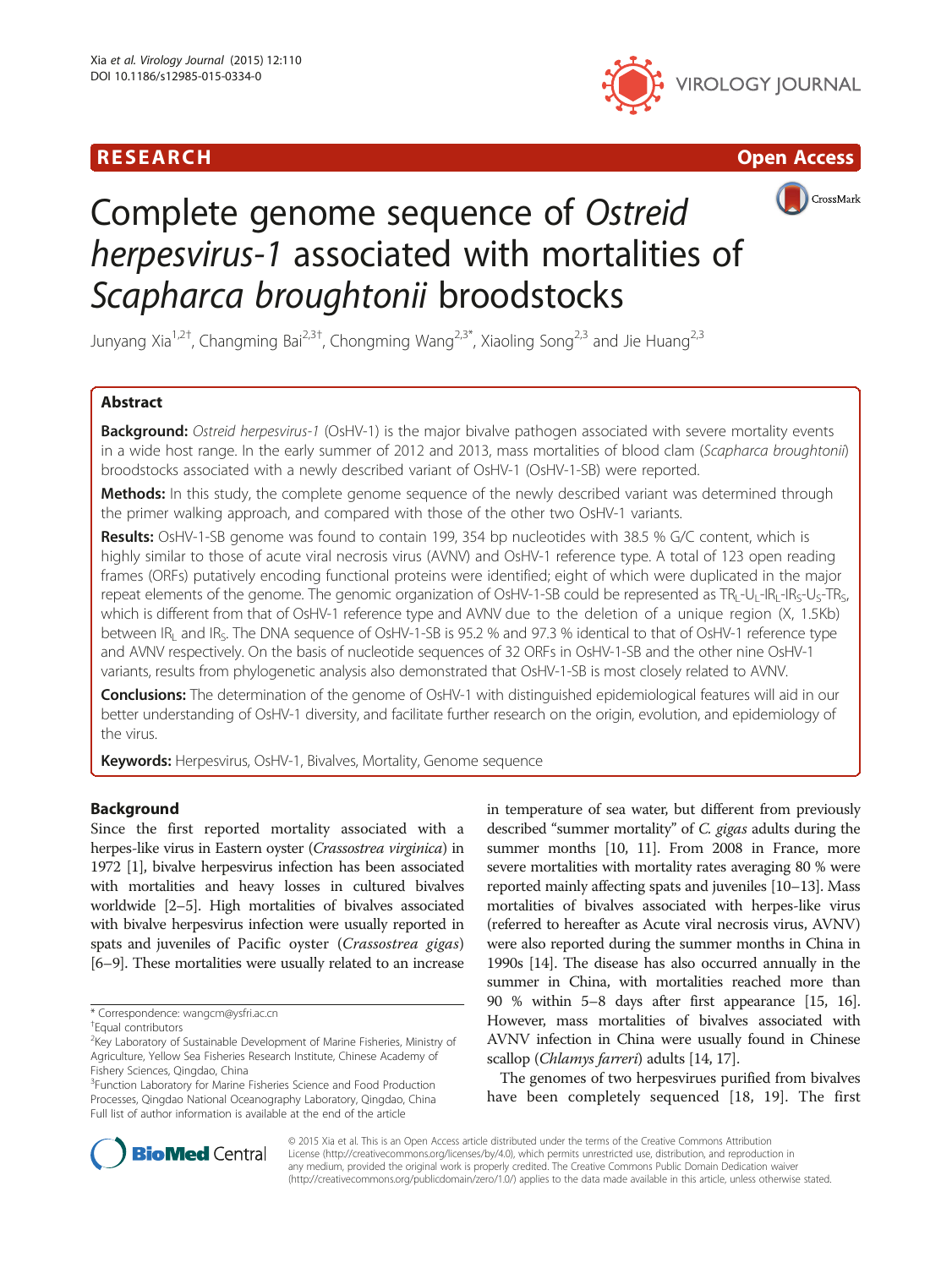sequenced genome was obtained using viral particles purified from moribund Pacific oyster larvae (GenBank number AY509253) [[18](#page-7-0)], which allowed the virus to be assigned as the founding member of the species Ostreid herpesvirus 1 (OsHV-1), genus Ostreavirus, family Malacoherpesviridae [[20](#page-7-0)]. Then the completion of the genomic sequence of AVNV (GenBank number GQ153938) and comparison with that of OsHV-1 indicated that AVNV is a variant of OsHV-1 [\[19\]](#page-7-0). Based on nucleotide differences of partial genomes, several further variants of OsHV-1 were also identified associated with epidemic or sporadic mortalities of bivalves [\[21, 6](#page-7-0), [12, 22](#page-7-0)]. Compared to OsHV-1 reference type, the occurrence of more virulent OsHV-1 variants has been reported in larvae and spat [\[12, 13](#page-7-0)], and the reported temperature thresholds associated the onset of mortalities have decreased from 19 °C to 16 °C [[23\]](#page-7-0).

Blood clam (Scapharca broughtonii) was one of the most commercially important shellfish cultivated in China. The development and rapid expansion of intensive farming system have been accompanied by the occurrence of several threatening diseases [\[24, 25\]](#page-7-0). During the early summer of 2012 to 2013, mass mortalities of blood clam brood stocks were reported in several hatcheries in the north coast of China. Enveloped herpesvirus-like particles were found within the digestive glands, gills and mantles of moribund blood clams collected in 2012 and 2013 by transmission electron microscopy. Quantitative PCR analysis adapted from a previously published protocol [\[26\]](#page-7-0), also indicated the presence of high levels  $(7.06 \times 10^3)$  to  $2.58 \times 10^7$ copies mg<sup>-1</sup> of tissue) of OsHV-1 DNA in these samples (unpublished data). The variant infected and associated with the mortalities of S. broughtonii in China was named as SB variant of OsHV-1 (referred to hereafter as OsHV-1-SB).

Genome sequencing of multiple variants of OsHV-1 with distinguished characteristics of epidemiology will provide rich data on variations among these variants at both the DNA and amino acid levels, which will subsequently facilitate further research on the origin, evolution, and epidemiology of the virus. OsHV-1-SB was the first variant that found to infect and associate with mass mortalities in Arcidae bivalve mollusks around the world. In this report, we sequenced the complete DNA sequence of virus particles purified from moribund blood clams collected in 2012. The coding capacity and genetic content of the OsHV-1- SB genome were analyzed and compared to that of OsHV-1 reference type and AVNV.

# Results and discussion

#### General characteristics of the OsHV-1-SB genome

To understand the genetic variations of OsHV-1 infecting different bivalve species, the sequence of viral particles purified from moribund blood clams was determined.

About 6× coverage of the OsHV-1-SB genome was accomplished. The resolved OsHV-1-SB genome sequence was found to be a double-stranded DNA with 199,354 bp in length, which is 8, 085 bp and 11, 639 bp shorter than that of OsHV-1 reference type and AVNV, respectively. The nucleotide sequence of OsHV-1-SB genome is 95.2 % and 97.3 % identical to that of OsHV-1 reference type and AVNV. The overall nucleotides content of  $G + C$ composition is 38.5 %, which is identical to that of AVNV and similar to that of OsHV-1 reference type (38.7 %). As for the genome structure, OsHV-1-SB is similar to OsHV-1 reference type and AVNV, which consists of two unique regions ( $U_I$  and  $U_S$ ; 172.7 kb and 4.6 kb, respectively), each flanked by an inverted repeat  $(TR_I/IR_I)$  and  $TR_S/IR_S$ ; 3.6 and 7.5 kb, respectively). However, different from the genomic structure of OsHV-1 reference type and AVNV, the third unique region (X, 1.5 Kb) between  $IR<sub>L</sub>$  and  $IR<sub>S</sub>$  was deleted in that of OsHV-1-SB. Thus, the genomic arrangement of OsHV-1-SB could be represented as  $TR_L-U_L-IR_L$ - $IR_S-U_S-TR_S$ , which is a typical structure of D-type herpesviral genome [\[27](#page-7-0)]. Davison et al. [[18](#page-7-0)] have already reported a small proportion of molecules in OsHV-1 reference type DNA may also lack the third unique region (X) as found in OsHV-1-SB.

The genome was predicted to encode 123 unique ORFs, ranging from 71 to 1,878 amino acid residues in length. Eight of the 123 ORFs were duplicated within the inverted repeats, and resulting in a total of 131 putative genes in the genome (Additional file [1:](#page-6-0) Table S1, Fig. [1](#page-2-0)). The nomenclature of these ORFs was according to the OsHV-1 reference type genome. OsHV-1-SB ORFs that have counterparts in OsHV-1 reference type were given the same names as OsHV-1 reference type (ORFs 1–124), and ORFs that lack counterparts were designated by new names (ORFs 125–127). 96 and 94 predicted ORFs in OsHV-1-SB were conserved (96–100 % identity) to its counterparts in OsHV-1 reference type and AVNV respectively, and eleven of them (ORFs 2, 13, 30, 35, 36, 52, 74, 81, 91, 96 and 109) were completely identical among all three variants. Of the eleven highly conserved ORFs in OsHV-1, ORF 30 and ORF 109 also have homologues in vertebrate herpesviruses [\[18\]](#page-7-0). And they perhaps were the only two ORFs in OsHV-1 supporting a common ancestry for OsHV-1 and the other herpesvirus [\[18](#page-7-0)].

# Genetic variations due to indels

As a result of indels occurred in OsHV-1 genome, many gaps are created in OsHV-1-SB genome relative to OsHV-1 reference type and AVNV, due to which a number of ORFs were found to be deleted, inserted or rearranged. According to the results of genome comparison, eight large insertions (>63 bp) and twelve large deletions (>154 bp) were recognized in OsHV-1-SB respectively. Among the top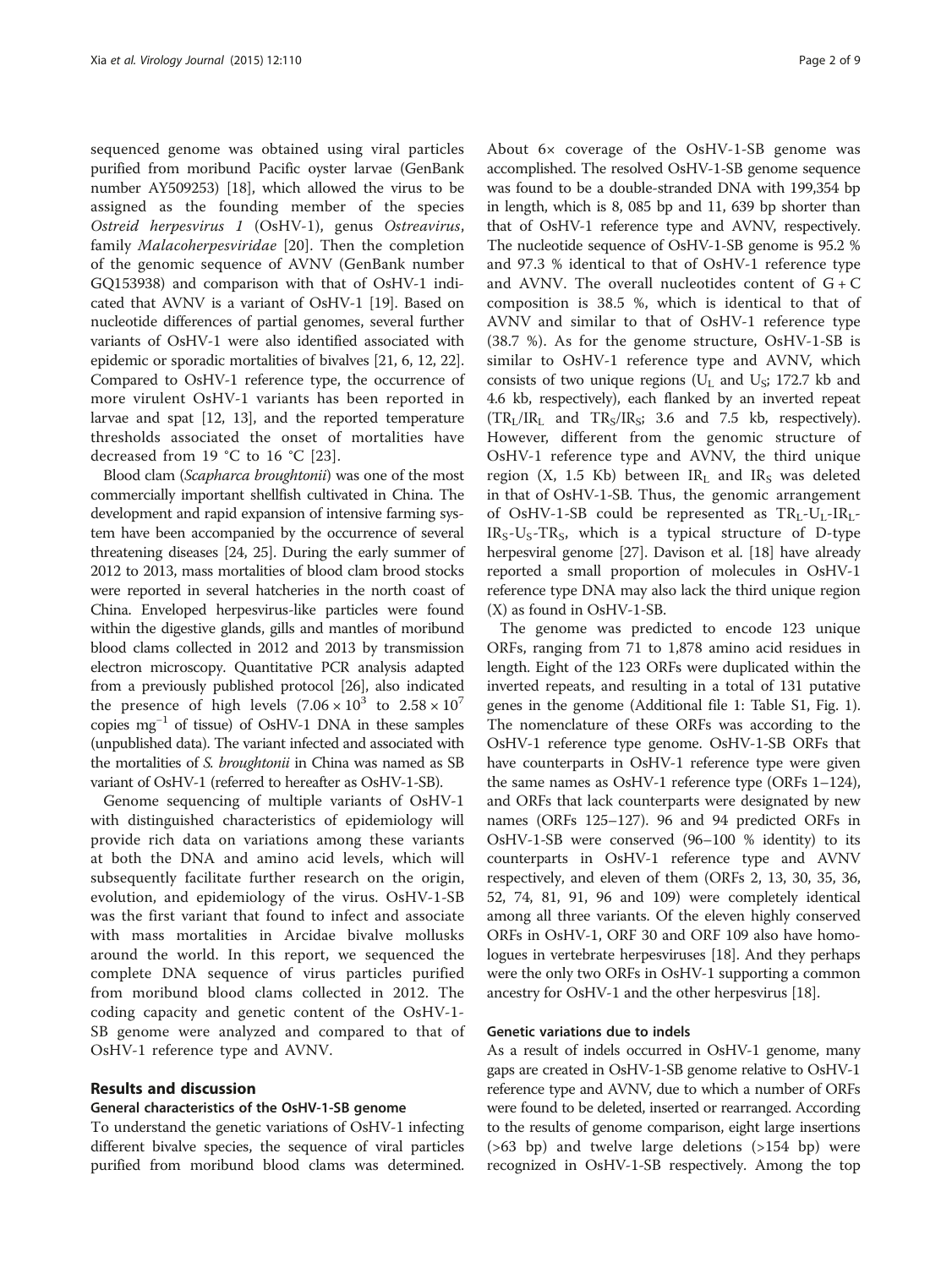<span id="page-2-0"></span>

deletion found only in OsHV-1-SB; yellow rectangles indicated deletion found both in OsHV-1-SB and AVNV

eight largest insertions, only one insertion (2.6 Kb, between 60,819 bp and 63,478 bp) was predicted to encode three new ORFs (ORFs 125, 126 and 127) with unknown function. This insertion was also present in AVNV, but was not annotated by Ren et al. [\[19\]](#page-7-0). Of the twelve largest deletions, seven of them resulted in the deletions of nine ORFs (ORFs 4, 5, 48, 50, 115, 117 both in  $IR<sub>S</sub>$  and  $TR<sub>S</sub>$ , 122 and 123) and rearrangement of ORF

114 in OsHV-1-SB (Table [1](#page-3-0)). Some of the deleted ORFs in OsHV-1-SB were found to belong to special gene families, whose products were predicted to encode membraneassociated proteins (ORF 5), Ring finger proteins (ORF 117), motifs V and VI of SF2 helicases (ORF 115) and secreted proteins (ORF 50) [[18](#page-7-0)]. There were eight ORFs (ORFs 3, 12, 21, 38, 68, 70, 106 and 120) mutated as a result of small indels in OsHV-1-SB (Table [2\)](#page-4-0).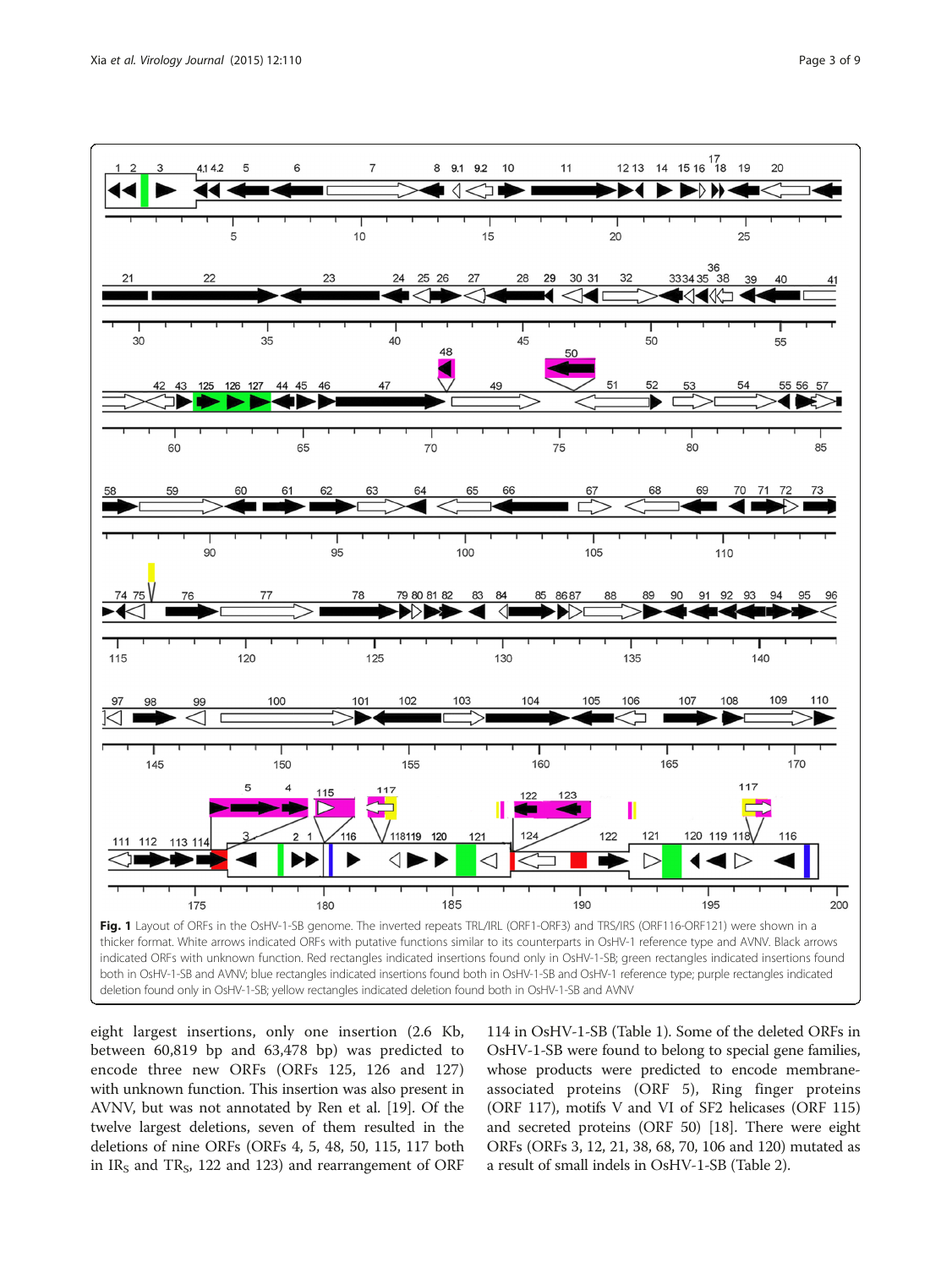| Variation types | Position      | Size | Affected regions        | Affected ORFs | Status in OsHV-1 and AVNV <sup>a</sup> |  |
|-----------------|---------------|------|-------------------------|---------------|----------------------------------------|--|
| Insertion       | 1654-1741     | 87   | TR <sub>L</sub>         | None          | AVNV                                   |  |
|                 | 60819-63478   | 2659 | $\mathsf{U}_\mathsf{L}$ | 125, 126, 127 | AVNV                                   |  |
|                 | 178067-178155 | 88   | IR <sub>L</sub>         | None          | <b>AVNV</b>                            |  |
|                 | 180167-180231 | 64   | IR <sub>S</sub>         | None          | OsHV-1                                 |  |
|                 | 184924-185970 | 1046 | IR <sub>S</sub>         | None          | <b>AVNV</b>                            |  |
|                 | 189425-190310 | 885  | $U_{S}$                 | None          | None                                   |  |
|                 | 193194-194240 | 1046 | TR <sub>5</sub>         | None          | AVNV                                   |  |
|                 | 198929-198993 | 64   | TR <sub>S</sub>         | None          | OsHV-1                                 |  |
|                 | 175367-176273 | 906  | $\mathsf{U}_\mathsf{L}$ | 114           | None                                   |  |
|                 | 187270-187366 | 96   | $U_{S}$                 | None          | None                                   |  |
| Deletion        | 70706-70707   | 599  | $\mathsf{U}_\mathsf{L}$ | 48            | None                                   |  |
|                 | 75526-75527   | 1849 | $\mathsf{U}_\mathsf{L}$ | 50            | None                                   |  |
|                 | 116350-116351 | 450  | $\mathsf{U}_\mathsf{L}$ | None          | <b>AVNV</b>                            |  |
|                 | 179809-179810 | 1506 | IR <sub>S</sub>         | 115           | None                                   |  |
|                 | 182505-182506 | 1188 | IR <sub>S</sub>         | 117           | AVNV                                   |  |
|                 | 186872-186873 | 115  | IR <sub>S</sub>         | None          | <b>AVNV</b>                            |  |
|                 | 187088-187089 | 235  | IR <sub>S</sub>         | None          | None                                   |  |
|                 | 192054-192055 | 235  | TR <sub>S</sub>         | None          | None                                   |  |
|                 | 192155-192156 | 155  | TR <sub>5</sub>         | None          | <b>AVNV</b>                            |  |
|                 | 196659-196660 | 1188 | TR <sub>S</sub>         | 117           | None                                   |  |
|                 | 175367-176273 | 4113 | $\mathsf{U}_\mathsf{L}$ | 4, 5, 114     | None                                   |  |
|                 | 187270-187366 | 3368 | $U_{S}$                 | 122, 123      | None                                   |  |

<span id="page-3-0"></span>Table 1 Large insertions/deletions and associated variations of ORFs in OsHV-1-SB compared to OsHV-1and AVNV

<sup>a</sup>indicated whether the given variation was present in OsHV-1, AVNV or none of them

In addition, the DNA sequence of one deletion (559 bp) in the  $\rm U_L$  region was identical to that of an insertion in the Us region of OsHV-1-SB, which may indicated potential recombination has occurred in OsHV-1-SB.

Genome arrangements as a result of indels have also been reported in the other variants of OsHV-1 [[28, 13](#page-7-0)]. For example, ORF48 and ORF114 were found to display similar genetic variations in these variants as those showed in OsHV-1-SB [[28\]](#page-7-0). Rearrangements of ORF35, −38 and deletions of ORF36, −37 have also been reported in OsHV-1 variants detected in France and several other countries since 2008 by Renault et al. [[11](#page-7-0)]. And more severe mortalities of C. gigas have been reported associated with infection of these variants compared to that of OsHV-1 reference type [\[12](#page-7-0), [10](#page-7-0)]. Studies in vertebrate herpesviruses have also found that genome rearrangements as a result of indels were associated with viral replication and pathogenicity [[29](#page-7-0)–[31\]](#page-7-0). For example, different strains of Human Cytomegalovirus were found to exhibit different virulence and tissue tropism due to the deletion of some genes after a long-term passages in laboratory [[31](#page-7-0)]. Recently, through the techniques of reverse transcription quantitative PCR, Segarra et al. [[32](#page-7-0)] found the transcripts of ORFs 4, 38, 106 could be detected in C.gigas larves at 2 h after experimental infection, and at 4 h for ORF117 [[32](#page-7-0)]. These results suggested an important role of the deleted or rearranged ORFs in virus replication and disease development. Currently, there was little information available about the roles of the deleted or rearranged ORFs in the pathogenicity of OsHV-1 variants.

#### Characterization of SNPs

From the whole genome sequences of the three variants, we identified 1037 SNPs. Overall, SNPs were found at the rate of 5.4 per kbp among the genomes of three OsHV-1 variants (Table [3\)](#page-5-0). The SNPs were distributed unevenly across the genomes, which occurred 2.7 times more frequently in non-coding sequences than in coding regions. Additionally, SNP occurred more frequently in fragmented ORFs than in normal ORFs. Despite the highest nucleotide similarity at the genome level and closest phylogenetic relationships displayed between OsHV-1 reference type and AVNV, OsHV-1-SB and AVNV exhibit the highest SNP frequency (4.5 per kbp), followed by OsHV-1-SB and OsHV-1 reference type (3.6 per kbp) and OsHV-1 reference type and AVNV (2.6 per kbp). It is difficult to explain how and why the discordance occurred here based on current results.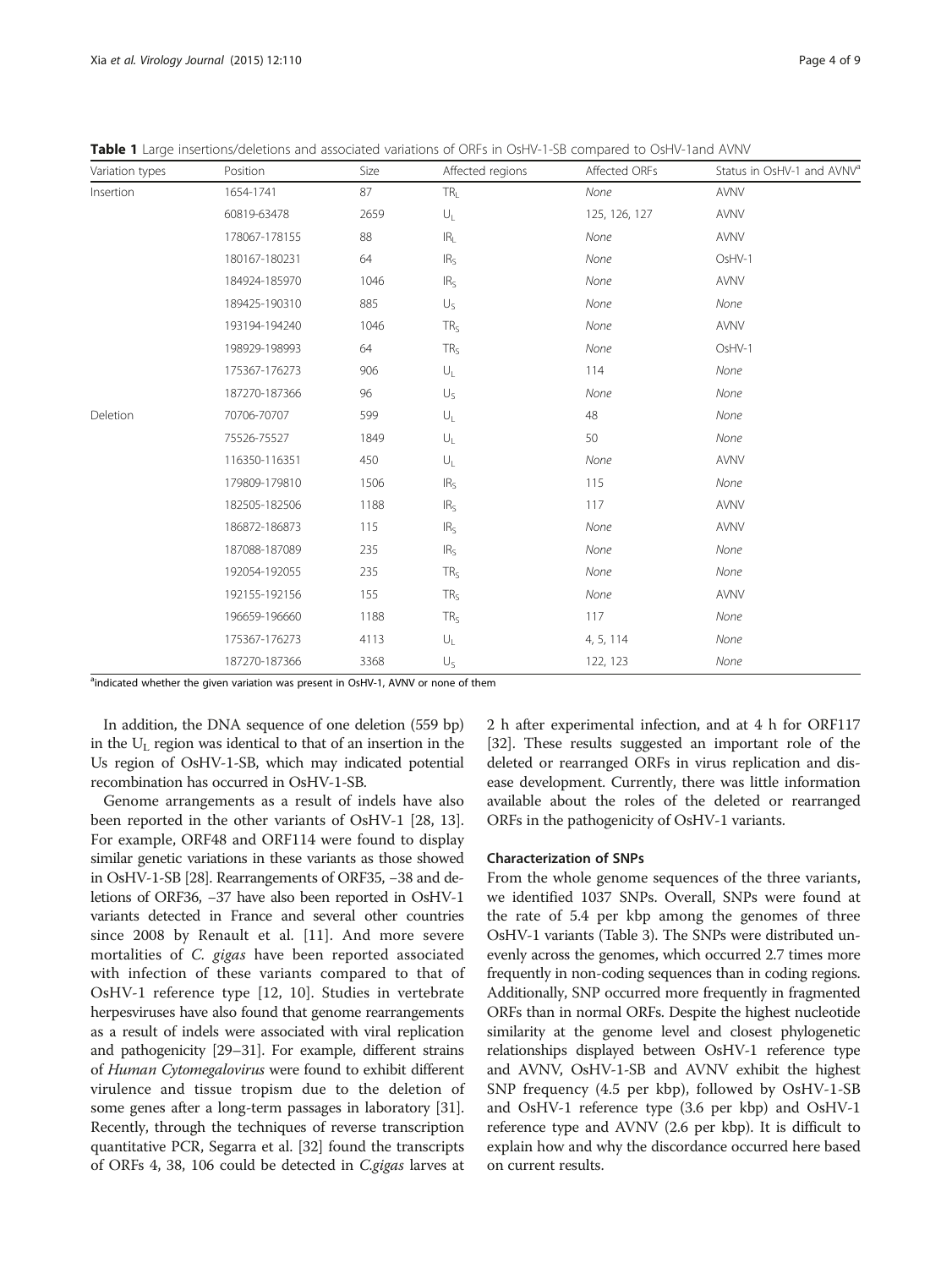<span id="page-4-0"></span>**Table 2** Small insertions/deletions and associated variations of ORFs in OsHV-1 variants

| ORF            | Variants    | Positions <sup>a</sup> | Variation of nucleotides                  | Variation of amino acids |  |
|----------------|-------------|------------------------|-------------------------------------------|--------------------------|--|
| $\overline{3}$ | OsHV-1-SB   | None                   | GAGG-TATTGCTGCTGCCAGTAACAACACCACC         | None                     |  |
|                | OsHV-1      | 28                     | GAGGGTATTGCTGCTGCCAGTAACAA-CACC           | <b>EGIAAASNNT</b>        |  |
|                | <b>AVNV</b> | 28                     | GAGGGTATTGCTGCTGCCAGTAACAA-CACC           | <b>EGIAAASNNT</b>        |  |
| 12             | OsHV-1-SB   | None                   | GATAA-GGAAGAA                             | None                     |  |
|                | OsHV-1      | 99                     | GATAAAGGAAGA                              | <b>DKGR</b>              |  |
|                | <b>AVNV</b> | 99                     | GATAAAGGAAGA                              | <b>DKGR</b>              |  |
| 21             | OsHV-1-SB   | 1942                   | (TTC)4TACCAAAATGGTGAGGAGGGTTCA            | <b>FFFFYQNGEEGS</b>      |  |
|                | OsHV-1      | 1942                   | (TTC)3TACCAAAATGGTGAGGAGGGTTCA            | FFF-YQNGEEGS             |  |
|                | <b>AVNV</b> | 1942                   | (TTC)3TACCAAAATGGTGAGGAGGGT-CAT           | FFF-YQNGEEGH             |  |
| 38             | OsHV-1-SB   | None                   | AAGCC-ATG                                 | None                     |  |
|                | OsHV-1      | 118                    | AAGCCCATG                                 | <b>KPM</b>               |  |
|                | <b>AVNV</b> | 118                    | AAGCCCAT-                                 | <b>KPM</b>               |  |
| 38             | OsHV-1-SB   | 398                    | GATTTTTT-CAC                              | <b>DFFH</b>              |  |
|                | OsHV-1      | 524                    | GATTTTTTT-CAC                             | <b>DFFT</b>              |  |
|                | <b>AVNV</b> | None                   | GATTTTTTTCAC                              | None                     |  |
| 68             | OsHV-1-SB   | 451                    | GGA(GGT) <sub>6</sub> GGA                 | GGGGGGGG                 |  |
|                | OsHV-1      | 451                    |                                           | G-GGGG                   |  |
|                | <b>AVNV</b> | 451                    |                                           | G-GGGGG                  |  |
| 70             | OsHV-1-SB   | 472                    | CAC-TTCAAAAAT                             | <b>HFKN</b>              |  |
|                | OsHV-1      | 472                    | CACACTTCAAAA                              | <b>HTSK</b>              |  |
|                | AVNV        | 472                    | CACACTTCAAAA                              | <b>HTSK</b>              |  |
| 106            | OsHV-1-SB   | 18                     | GGGGGGGTTTGTA                             | GGFV                     |  |
|                | OsHV-1      | 553                    | GGGGGG-TTTGTA                             | GGFV                     |  |
|                | <b>AVNV</b> | 553                    | GGGGGG-TTTGTA                             | GGFV                     |  |
| 106            | OsHV-1-SB   | 610                    | $G(GAG)_{8}TGA$                           | GGGGGGGGV                |  |
|                | OsHV-1      | 1143                   | $G(GAG)_{5}$ ------------------TGA        | GGGGG-V                  |  |
|                | <b>AVNV</b> | 1143                   | $G(GAG)_{3}$ $\overbrace{\hspace{1.5cm}}$ | GGGG-V                   |  |
| 120            | OsHV-1-SB   | 301                    | AACAGGGGGGAT                              | <b>NRGD</b>              |  |
|                | OsHV-1      | 301                    | AACA-AGGGGAT                              | <b>NKGI</b>              |  |
|                | AVNV        | 301                    | AACGGGGGGGAT                              | <b>NGGD</b>              |  |

<sup>a</sup> indicated positions of the first nucleotides shown in the next column in the given ORFs

"None" indicated the sequences shown in the next column (italic) were not predicted to encode ORFs any more in the variant due to small indels occurred in the given sequences

"-" indicated a deletion of nucleotide or amino acid

# Phylogenetic analysis

In order to study the relatedness between OsHV-SB and other variants of OsHV-1, phylogenetic trees were constructed from the nucleotides of 32 ORFs in ten variants of OsHV-1. The estimated phylogenetic tree divided the ten variants of OsHV-1 into two main groups with a bootstrap value of 100 % (Fig. [2\)](#page-5-0). One group consisted of six closely related microvariants that identified in Europe after 2008. The second group was composed of the other four variants, which were subdivided into two clades containing OsHV-1-SB and AVNV, OsHV-1 and reference control respectively.

The division of the four variants was bootstrap-supported over 70 % in both subclades. These results indicated OsHV-1-SB was more closely related to AVNV, a little further from OsHV-1 reference type, and the least related to the variant μVar and related ones. We presumed that the closer relationship between OsHV-1-SB and AVNV could be explained by their closer geographic distribution. A distant relationship between OsHV-1 reference type and the variant μVar and related ones was revealed here as found in the other studies [\[28, 33](#page-7-0), [13\]](#page-7-0), although both of them were found in France. But it is difficult to infer which factors have also contributed to the phylogenetic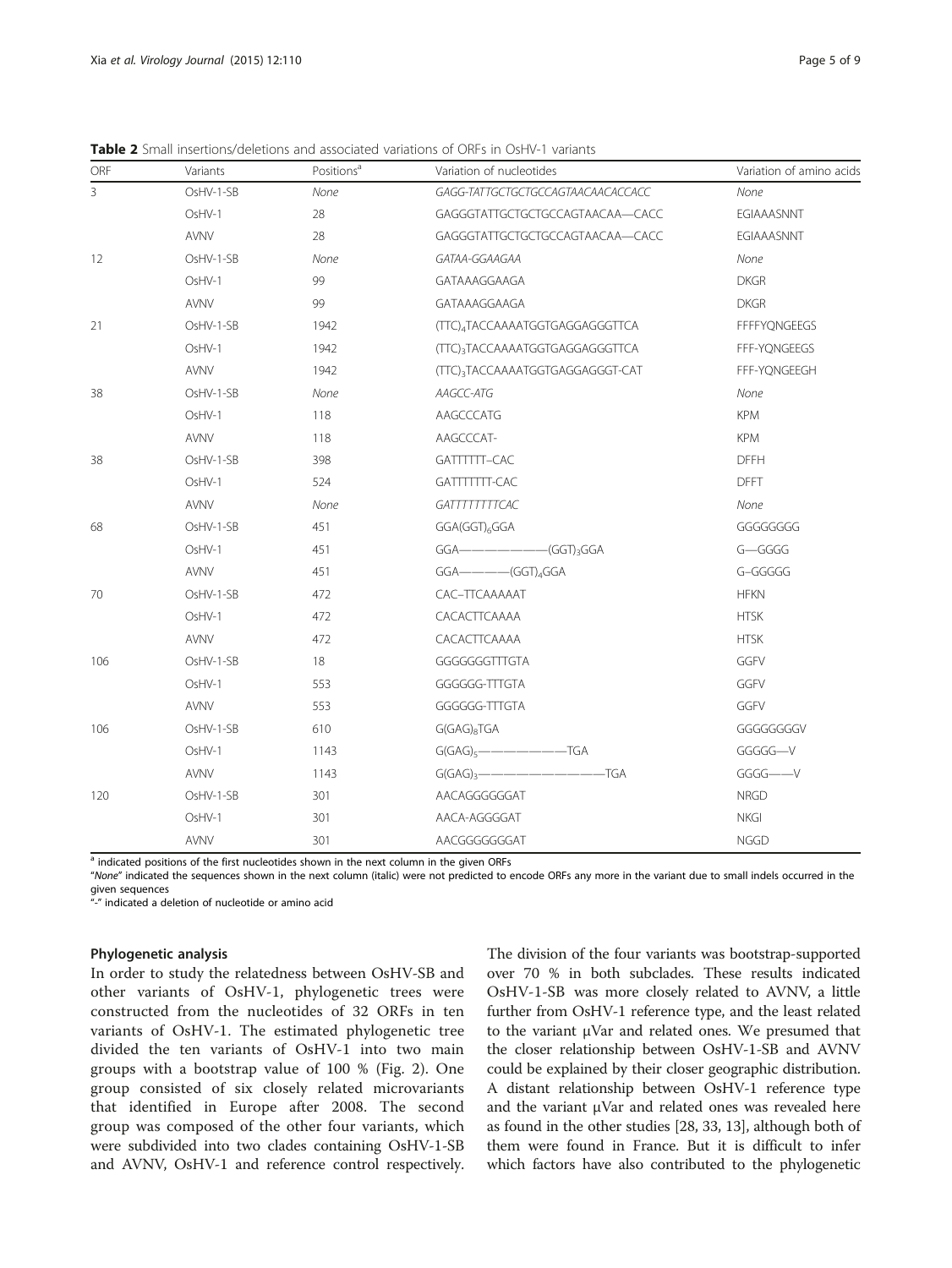| Page 6 |  |
|--------|--|
|        |  |

| Regions                                               | All three variants |                      | OsHV-1-SB vs OsHV-1 |                      | OsHV-1-SB vs AVNV |                      | AVNV vs OsHV-1 |                      |
|-------------------------------------------------------|--------------------|----------------------|---------------------|----------------------|-------------------|----------------------|----------------|----------------------|
|                                                       | No. of SNP         | Frequency<br>(bp/Kb) | No. of SNP          | Frequency<br>(bp/Kb) | No. of SNP        | Frequency<br>(bp/Kb) | No. of SNP     | Frequency<br>(bp/Kb) |
| SNPs in genomes                                       | 1037               | 5.4                  | 698                 | 3.6                  | 859               | 4.5                  | 513            | 2.6                  |
| SNPs in ORFs                                          | 727                | 4.4                  | 498                 |                      | 635               | 3.8                  | 374            | 2.2                  |
| SNPs in non-coding regions                            | 310                | 11.9                 | 200                 | 7.6                  | 224               | 8.6                  | 148            | 5.7                  |
| SNPs in fragmented ORFs                               | 69                 | 5.3                  | 42                  | 3.3                  | 60                | 4.7                  | 35             | 2.7                  |
| SNPs in ORFs (not counting<br>658<br>fragmented ORFs) |                    | 4.3                  | 456                 |                      | 575               | 3.7                  | 339            | 2.2                  |

<span id="page-5-0"></span>Table 3 Characterization of SNPs in three OsHV-1 variants

tree shape of these variants present here; further study is required.

Different epidemiological features have also been found in OsHV-1-SB and AVNV in China compared to OsHV-1 and OsHV-1 microvariants in Europe. High mortality rates of bivalves associated with infection of OsHV-1 and its microvariants in Europe were usually reported in C.gigas larvae and juveniles [[2](#page-7-0), [34](#page-7-0), [3](#page-7-0)], although they could also be detected in asymptomatic adults with high prevalence [[35](#page-7-0)–[37](#page-7-0)]. While high mortalities of bivalves associated with infection of AVNV and OsHV-1-SB were usually found in adult bivalves [[17](#page-7-0)].

# Conclusion

In this study, we have determined the whole genome sequence of a newly described OsHV-1 variant associated with the mass mortalities of broodstocks of Scapharca broughtonii. Through detailed comparison and analysis of the genome structure and sequences of different OsHV-1 variants, we found that OsHV-1-SB showed a number of variations compared to the other two OsHV-1 variants. Large indels and associated deletions and insertions of tens of ORFs were noticed, but further research is required to determine the function of these ORFs and their encoded proteins in relation to the pathogenicity of OsHV-1 to bivalves.

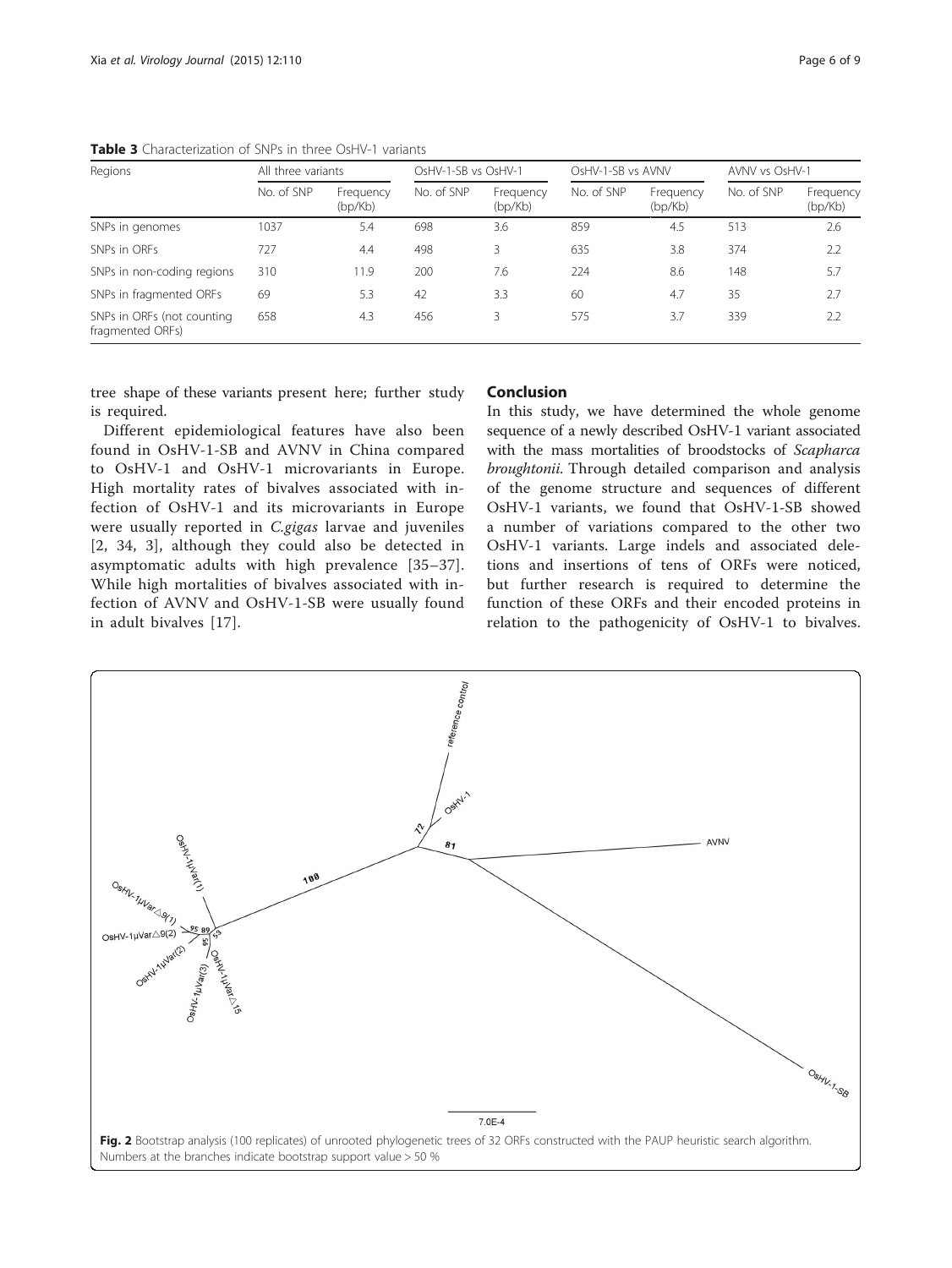<span id="page-6-0"></span>Phylogenetic analysis based on the nucleotide sequences of 32 ORFs indicated that OsHV-1-SB is most closely related to AVNV.

# Methods

### Sample selection

Moribund blood clam adults with clinical signs including slow response, gaping valves and pale visceral mass were collected from hatcheries in Changdao, China in June 2012. Collected samples were conserved in ice box and transferred to laboratory immediately. The presence of virus DNA was then confirmed by PCR with C2/C6 primer pair [[6\]](#page-7-0). Both the collection and handling of blood clams were conducted under the approval of the Animal Care and Ethics Committee, Yellow Sea Fisheries Research Institute, Chinese Academy of Fishery Science.

# Purification of virus and viral DNA

Virus particles were purified from moribund individuals as described by Ren et al. [\[19](#page-7-0)]. Viral DNA was extracted from purified virions with a TIANamp<sup>TM</sup> Marine Animals DNA Kit (Tiangen Biotech, Beijing) according to the manufacturer's protocol. The quality and concentration of the extracted DNA were determined by a micro volume spectrophotometer (Nanodrop 2000; Thermo Fisher Scientific Inc., West Palm Beach, FL, USA).

#### PCR amplification and DNA sequencing

The genome sequence of OsHV-1-SB was determined using the primer walking approach. Briefly, 62 PCR primer pairs (Additional file 1: Table S2) designed based on the genome sequences of OsHV-1 reference type and AVNV were employed to amplify the whole genome sequence of OsHV-1-SB. The amplicons (from 698 to 4624 bp) were purified with TaKaRa gel purification kit (Takara), and then inserted into pEASYTM-T5 Zero Cloning Vector (Beijing TransGen Biotech). To exclude errors generated in the process of PCR and sequencing, three or more clones of each cloned fragment were sequenced in both directions with M13 forward and reverse primers with ABI PRISM 3770 (Shanghai Sunny Biotechnology Co., Ltd.). The genome termini were identified according to the method described by Ren et al. [[19\]](#page-7-0).

#### Sequence analysis

Sequence assembly, genomic composition and structure were analyzed using DNASTAR 7.1 (DNASTAR Inc., USA). ORFs of OsHV-1-SB were predicted with NCBI ORF finder (<http://www.ncbi.nlm.nih.gov/gorf/gorf.html>) according to the criteria used in OsHV-1 reference type (Davison et al. [\[18\]](#page-7-0)). Pairwise identities of putative amino acids shared among OsHV-1 reference type, AVNV and OsHV-1-SB were calculated with BLASTP

(<http://www.ncbi.nlm.nih.gov/>) and MegAlign program (DNASTAR, Inc., USA). Initial alignment of OsHV-1-SB with OsHV-1 reference type and AVNV revealed that single nucleotide polymorphisms (SNPs) and insertion/ deletion polymorphisms (indels) were spread across the genome. Therefore the search and characterization of small indels and SNPs were also carried out with Mega 5 [[38\]](#page-7-0). Briefly, the nucleotide sequences of each ORF and non-coding regions were extracted manually from the three completed genome of each OsHV-1 variant. Then the number and size of small indels were obtained by aligning the homologous ORFs or non-coding regions of different OsHV-1 variants with ClustalW implanted in Mega 5. Finally, the number of SNP could be generated automatically by further exploring the aligned sequence data with Mega 5.

#### Phylogenetic analysis

Phylogenetic relationships among the SB variant of OsHV-1, OsHV-1 reference type, AVNV and other variants of OsHV-1 were inferred on the basis of nucleotide sequences of 32 ORFs reported by Martenot et al. [\[28](#page-7-0)]. Nucleotide sequences of the ORFs were retrieved from Genbank, concatenated and aligned with those of OsHV-1-SB using the default settings in MAFFT version 7 [\[39](#page-7-0), [40\]](#page-8-0), followed by minor manual adjustments using BioEdit7.0.0 [\[41\]](#page-8-0). The best-fit nucleotide substitution model was determined using the Akaike Information Criterion (AIC) in jModelTest 2.1.4 [[42, 43](#page-8-0)]. Phylogenetic analysis was performed using Maximum Likelihood (ML) with heuristic search implemented in the program PAUP\* 4.0b10 [\[44\]](#page-8-0). The tree space was thoroughly sampled using 100 random sequence additions. Branch support was estimated with 1000 bootstrap replicates with 10 random sequence additions per bootstrap replication. Since no suitable out group could be found, the ML tree was displayed as unrooted.

#### Nucleotide sequence accession number

The genome sequence has been submitted to GenBank under accession number KP412538.

# Additional file

[Additional file 1: Table S1.](http://www.virologyj.com/content/supplementary/s12985-015-0334-0-s1.docx) Potential open reading frames of the OsHV-1-SB genome. Table S2. Primers used for genomic sequencing of OsHV-1-SB.

#### Abbreviations

OsHV-1: Ostreid herpesvirus 1; OsHV-1-SB: SB variant of Ostreid herpesvirus 1; AVNV: Acute viral necrosis virus; ORF: Open reading frame; GP: Glycoprotein; bp: Base pair; kb: Kilobase pair; PCR: Polymerase chain reaction.

#### Competing interests

The authors declare that they have no competing interests.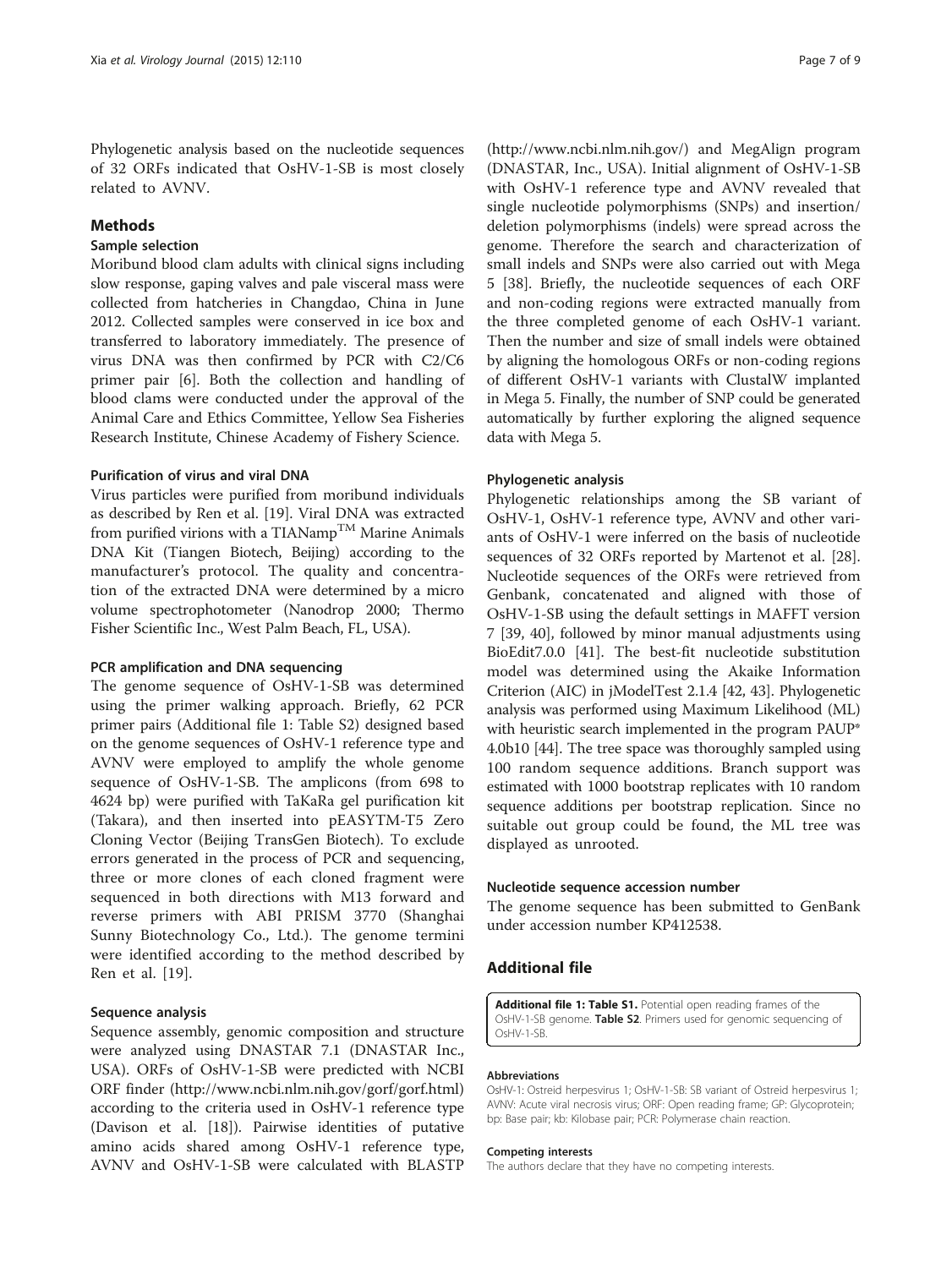#### <span id="page-7-0"></span>Authors' contributions

WCM and BCM conceived the study; WCM and SXL collected the samples; XJY and BCM performed the experiment with the help of HJ; XJY and BCM analyzed the data; XJY and BCM wrote the manuscript. All authors read and approved the final manuscript.

#### Acknowledgements

We are very grateful to two anonymous reviewers who have provided extremely thorough and thoughtful comments on the draft of the manuscript. This research was supported by grants from the China Agriculture Research System (Project No. CARS-48), the Special Scientific Research Funds for Central Non-profit Institutes, Yellow Sea Fisheries Research Institutes (Project No. 20603022013025) and the special foundation under the Construction Programme for 'Taishan Scholarship' of Shandong Province of China.

#### Author details

<sup>1</sup>College of Marine Life Sciences, Ocean University of China, Qingdao, China. <sup>2</sup>Key Laboratory of Sustainable Development of Marine Fisheries, Ministry of Agriculture, Yellow Sea Fisheries Research Institute, Chinese Academy of Fishery Sciences, Qingdao, China. <sup>3</sup> Function Laboratory for Marine Fisheries Science and Food Production Processes, Qingdao National Oceanography Laboratory, Qingdao, China.

# Received: 19 April 2015 Accepted: 30 June 2015 Published online: 25 July 2015

#### References

- 1. Farley CA, Banfield WG, Kasnic Jr G, Foster WS. Oyster herpes-type virus. Science. 1972;178(4062):759–60.
- Nicolas J, Comps M, Cochennec N. Herpes-like virus infecting Pacific-oyster larvae, Crassostrea gigas. Bull Eur Assoc Fish Pathol. 1992;12(1):11–3.
- 3. Hine P, Wesney B, Hay B. Herpesviruses associated with mortalities among hatchery-reared larval Pacific oysters, Crassostrea-gigas. Dis Aquat Organ. 1992;12(2):135–42.
- 4. Comps M, Cochennect N. A herpes-like virus from the European oyster Ostrea edulis L. J Invertebr Pathol. 1993;62(2):201–3.
- 5. Friedman CS, Estes RM, Stokes NA, Burge CA, Hargove JS, Barber BJ, et al. Herpes virus in juvenile Pacific oysters Crassostrea gigas from Tomales Bay, California, coincides with summer mortality episodes. Dis Aquat Organ. 2005;63(1):33–41.
- 6. Arzul I, Nicolas JL, Davison AJ, Renault T. French scallops: a new host for Ostreid herpesvirus-1. Virology. 2001;290(2):342–9.
- 7. Renault T, Le Deuff RM, Chollet B, Cochennec N, Gerard A. Concomitant herpes-like virus infections in hatchery-reared larvae and nursery-cultured spat Crassostrea gigas and Ostrea edulis. Dis Aquat Organ. 2000;42(3):173–83.
- 8. Renault T, Lipart C, Arzul I. A herpes-like virus infecting Crassostrea gigas and Ruditapes philippinarum larvae in France. J Fish Dis. 2001;24(6):369–76.
- Paul-Pont I, Evans O, Dhand NK, Rubio A, Coad P, Whittington RJ. Descriptive epidemiology of mass mortality due to Ostreid herpesvirus-1 (OsHV-1) in commercially farmed Pacific oysters (Crassostrea gigas) in the Hawkesbury River estuary. Australia Aquaculture. 2014;422:146–59.
- 10. EFSA. Scientific Opinion on the increased mortality events in Pacific oysters, Crassostrea gigas. EFSA J. 2010;11(8):1894–953.
- 11. Renault T. Pacific cupped oyster, Crassostrea gigas, mortality outbreaks and infectious diseases. In: Qin JG, editor. Oysters: Physiology, Ecological Distribution and Mortality. Nova Science Pub Inc. 2012. p. 203–25.
- 12. Segarra A, Pepin JF, Arzul I, Morga B, Faury N, Renault T. Detection and description of a particular Ostreid herpesvirus 1 genotype associated with massive mortality outbreaks of Pacific oysters, Crassostrea gigas, in France in 2008. Virus Res. 2010;153(1):92–9.
- 13. Renault T, Moreau P, Faury N, Pepin JF, Segarra A, Webb S. Analysis of clinical ostreid herpesvirus 1 (Malacoherpesviridae) specimens by sequencing amplified fragments from three virus genome areas. J Virol. 2012;86(10):5942–7.
- 14. Wang C, Wang X, Song X, Huang J, Song W. Purification and ultrastructure of a spherical virus in cultured scallop Chlamys farreri. J Fish China. 2002;26(2):180–4.
- 15. Yu RH, Wang RC, Tian CY, Wang ZP. Discussion on the high mortality and its prevention in scallop Chlamys farreri. Transactions Oceanol Limnol. 1998;3:69–72.
- 16. Guo XM, Ford SE, Zhang FS. Molluscan aquaculture in China. J Shellfish Res. 1999;18(1):19–31.
- 17. Bai CM, Wang CM, Xia JY, Sun HL, Zhang S, Huang J. Emerging and endemic types of Ostreid herpesvirus 1 were detected in bivalves in China. J Invertebr Pathol. 2015;124:98–106.
- 18. Davison AJ, Trus BL, Cheng N, Steven AC, Watson MS, Cunningham C, et al. A novel class of herpesvirus with bivalve hosts. J Gen Virol. 2005;86(1):41–53.
- 19. Ren WC, Chen HX, Renault T, Cai YY, Bai CM, Wang CM, et al. Complete genome sequence of acute viral necrosis virus associated with massive mortality outbreaks in the Chinese scallop. Chlamys farreri Virol J. 2013;10:110.
- 20. Davison AJ, Eberle R, Ehlers B, Hayward GS, McGeoch DJ, Minson AC, et al. The order Herpesvirales. Arch Virol. 2009;154(1):171–7.
- 21. Martenot C, Fourour S, Oden E, Jouaux A, Travaille E, Malas JP, et al. Detection of the OsHV-1 mu Var in the Pacific oyster Crassostrea gigas before 2008 in France and description of two new microvariants of the Ostreid Herpesvirus 1 (OsHV-1). Aquaculture. 2012;338:293–6.
- 22. Rosani U, Varotto L, Domeneghetti S, Arcangeli G, Pallavicini A, Venier P. Dual analysis of host and pathogen transcriptomes in ostreid herpesvirus 1-positive Crassostrea gigas. Environ Microbiol. 2014. [10.1111/1462-2920.12706](http://dx.doi.org/10.1111/1462-2920.12706).
- 23. Samain JF. Review and perspectives of physiological mechanisms underlying genetically-based resistance of the Pacific oyster Crassostrea gigas to summer mortality. Aquat Living Resour. 2011;24(3):227–36.
- 24. Li K. Analysis of the cause and preventive measures of disease occurrence of Scapharca broughtonii. Fish Sci. 1996;15(1):36–7.
- 25. Wang Z, Sui X. Investigation of the cause of Scapharca broughtonii mortality through ecological simulation. Fish Sci. 1996;15(2):31–3.
- 26. Martenot C, Oden E, Travaille E, Malas JP, Houssin M. Comparison of two real-time PCR methods for detection of ostreid herpesvirus 1 in the Pacific oyster Crassostrea gigas. J Virol Methods. 2010;170(1–2):86–9.
- 27. Davison AJ. Comparative analysis of the genomes. In: Ann A, Gabriella C-F, Edward M, Moore PS, Bernard R, Richard W, editors. Human Herpesviruses. 2011/02/25. Cambridge: Cambridge University Press; 2007. p. 10–27.
- 28. Martenot C, Travaille E, Lethuillier O, Lelong C, Houssin M. Genome exploration of six variants of the Ostreid Herpesvirus 1 and characterization of large deletion in OsHV-1 mu Var specimens. Virus Res. 2013;178(2):462–70.
- 29. Kieff E. Epstein-Barr virus and its replication. In: Fields B, Knipe D, Howley P, editors. Fields Virology. 3rd ed. Philadelphia, PA: Lippincott-Raven; 1996. p. 2343–96.
- 30. Macrae AI, Dutia BM, Milligan S, Brownstein DG, Allen DJ, Mistrikova J, et al. Analysis of a novel strain of murine gammaherpesvirus reveals a genomic locus important for acute pathogenesis. J Virol. 2001;75(11):5315–27.
- 31. T-a C, Tom E, Kemble GW, Duke GM, Mocarski ES, Spaete RR. Human cytomegalovirus clinical isolates carry at least 19 genes not found in laboratory strains. J Virol. 1996;70(1):78–83.
- 32. Segarra A, Faury N, Pepin JF, Renault T. Transcriptomic study of 39 ostreid herpesvirus 1 genes during an experimental infection. J Invertebr Pathol. 2014;119:5–11.
- 33. Renault T, Tchaleu G, Faury N, Moreau P, Segarra A, Barbosa-Solomieu V, et al. Genotyping of a microsatellite locus to differentiate clinical Ostreid herpesvirus 1 specimens. Vet Res. 2014;45.
- 34. Renault T, Cochennec N, Le Deuff RM, Chollet B. Herpes-like virus infecting Japanese oyster (Crassostrea gigas) spat. Bull Eur Assoc Fish Pathol. 1994;14(2):64–6.
- 35. Arzul I, Renault T, Thebault A, Gerard A. Detection of oyster herpesvirus DNA and proteins in asymptomatic Crassostrea gigas adults. Virus Res. 2002;84(1–2):151–60.
- 36. Martenot C, Oden E, Travaille E, Malas JP, Houssin M. Detection of different variants of Ostreid Herpesvirus 1 in the Pacific oyster, Crassostrea gigas between 2008 and 2010. Virus Res. 2011;160(1–2):25–31.
- 37. Lynch S, Carlsson J, Reilly A, Cotter E, Culloty S. A previously undescribed ostreid herpes virus 1 (OsHV-1) genotype detected in the pacific oyster, Crassostrea gigas, in Ireland. Parasitology. 2012;1(1):1–7.
- 38. Tamura K, Peterson D, Peterson N, Stecher G, Nei M, Kumar S. MEGA5: Molecular Evolutionary Genetics Analysis using maximum likelihood, evolutionary distance, and maximum parsimony methods. Mol Biol Evol. 2011;28(10):2731–9.
- 39. Katoh K, Misawa K, Kuma K, Miyata T. MAFFT: a novel method for rapid multiple sequence alignment based on fast Fourier transform. Nucleic Acids Res. 2002;30(14):3059–66.